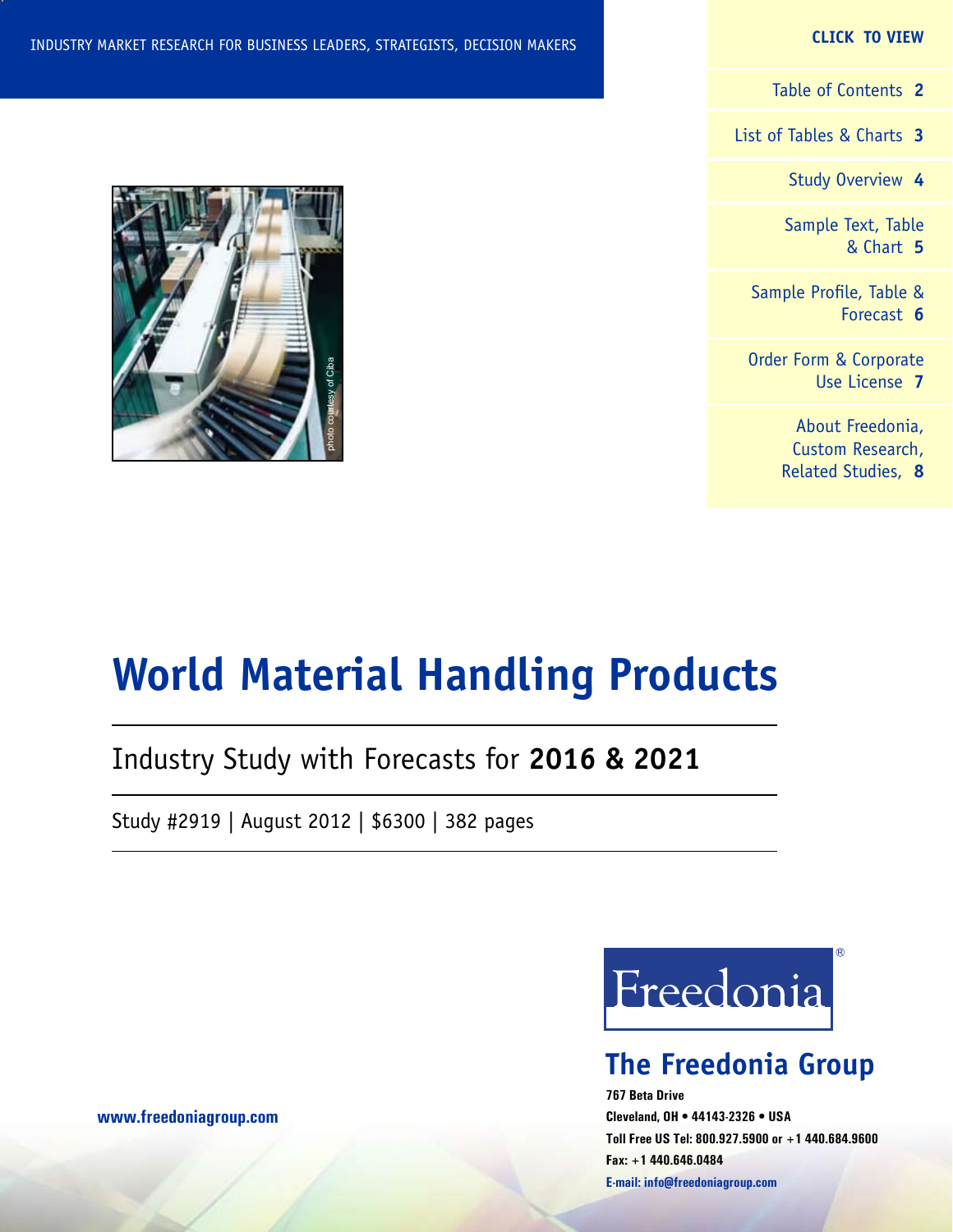#### <span id="page-1-0"></span>Study #2919 August 2012 \$6300 382 Pages

# **World Material Handling Products**

Industry Study with Forecasts for *2016 & 2021*

# **Table of Contents**

# Executive Summary

### Market EnvironmenT

| Recent Historical Trends  6               |  |
|-------------------------------------------|--|
|                                           |  |
| World Industrial Outlook 11               |  |
| Manufacturing Value Added Trends12        |  |
| Fixed Investment Trends  14               |  |
|                                           |  |
| World Consumer Sector Trends20            |  |
| Personal Income & Expenditure Trends21    |  |
|                                           |  |
| World Trade/Distribution Sector Trends25  |  |
| Material Handling Cost & Pricing Trends27 |  |
| Material Handling Technology Trends29     |  |
|                                           |  |

### **OVERVIEW**

| World Material Handling Demand 33     |  |
|---------------------------------------|--|
|                                       |  |
|                                       |  |
| Industrial Trucks & Lifts 38          |  |
| Conveying Equipment40                 |  |
| Hoists, Cranes, & Monorails42         |  |
| Automated Storage/Retrieval Systems44 |  |
|                                       |  |
|                                       |  |
| Durable Goods Manufacturing50         |  |
| Nondurable Goods Manufacturing51      |  |
|                                       |  |
| World Material Handling Production 53 |  |
| International Trade Flows56           |  |
|                                       |  |

### NORTH AMERICA

### WESTERN EUROPE

| Other Western Europe  130     |  |
|-------------------------------|--|
|                               |  |
|                               |  |
|                               |  |
| All Other Western Europe  140 |  |

## ASIA/PACIFIC

| All Other Asia/Pacific  194 |  |
|-----------------------------|--|
|                             |  |

## OTHER REGIONS

| Central & South America  196      |  |
|-----------------------------------|--|
| Supply & Demand  197              |  |
| Outlook & Suppliers  199          |  |
|                                   |  |
| Other South & Central America 206 |  |
|                                   |  |
|                                   |  |
| Outlook & Suppliers  213          |  |
|                                   |  |
|                                   |  |
| Other Eastern Europe 225          |  |
|                                   |  |
| Supply & Demand  232              |  |
| Outlook & Suppliers  234          |  |
|                                   |  |
|                                   |  |
| Other Africa/Mideast 246          |  |
|                                   |  |

### INDUSTRY STRUCTURE

| Industry Composition  253                       |  |
|-------------------------------------------------|--|
|                                                 |  |
| Mergers/Acquisitions/Industry Restructuring.260 |  |
| Cooperative Agreements 263                      |  |
| Product Development & Manufacturing  267        |  |
| Marketing & Distribution  269                   |  |

### Company Profiles

| Amazon.com Incorporated 272<br>Anhui HeLi Company  273<br>BEUMER Maschinenfabrik 275 |
|--------------------------------------------------------------------------------------|
|                                                                                      |
|                                                                                      |
|                                                                                      |
| Caterpillar Incorporated  280                                                        |
| CLARK Material Handling  283                                                         |
|                                                                                      |
|                                                                                      |

| Mitsubishi Heavy Industries 342            |  |
|--------------------------------------------|--|
|                                            |  |
|                                            |  |
|                                            |  |
|                                            |  |
|                                            |  |
| Schäfer (Fritz) GmbH  359                  |  |
|                                            |  |
| Shanghai Zhenhua Heavy Industry  364       |  |
|                                            |  |
|                                            |  |
|                                            |  |
| Vanderlande Industries 378                 |  |
| Xuzhou Construction Machinery 381          |  |
| Zhejiang Hangcha Engineering Machinery 382 |  |

Freedonia

# **List of Tables/Charts**

### Executive Summary

1 Summary Table...................................... 3

### Market EnvironmenT

|                 | 1 World Gross Domestic Product by Region11<br>2 World Manufacturing Value |  |
|-----------------|---------------------------------------------------------------------------|--|
|                 | Added by Region14                                                         |  |
|                 | 3 World Fixed Investment by Region 16                                     |  |
|                 | 4 World Motor Vehicle                                                     |  |
|                 | Production by Region 20                                                   |  |
|                 | 5 World Per Capita Gross Domestic                                         |  |
|                 | Product by Region22                                                       |  |
|                 | 6 World Population by Region 25                                           |  |
|                 | 7 World Material Handling Price Index29                                   |  |
|                 |                                                                           |  |
| <b>OVERVIEW</b> |                                                                           |  |

| 1 World Material Handling Product |
|-----------------------------------|
| Demand by Region 36               |

(continued on following page)

### [Click here to purchase online](http://www.freedoniagroup.com/DocumentDetails.aspx?Referrerid=FM-Bro&StudyID=2919)

# **Page 2 [Order now, click here!](#page-6-0)**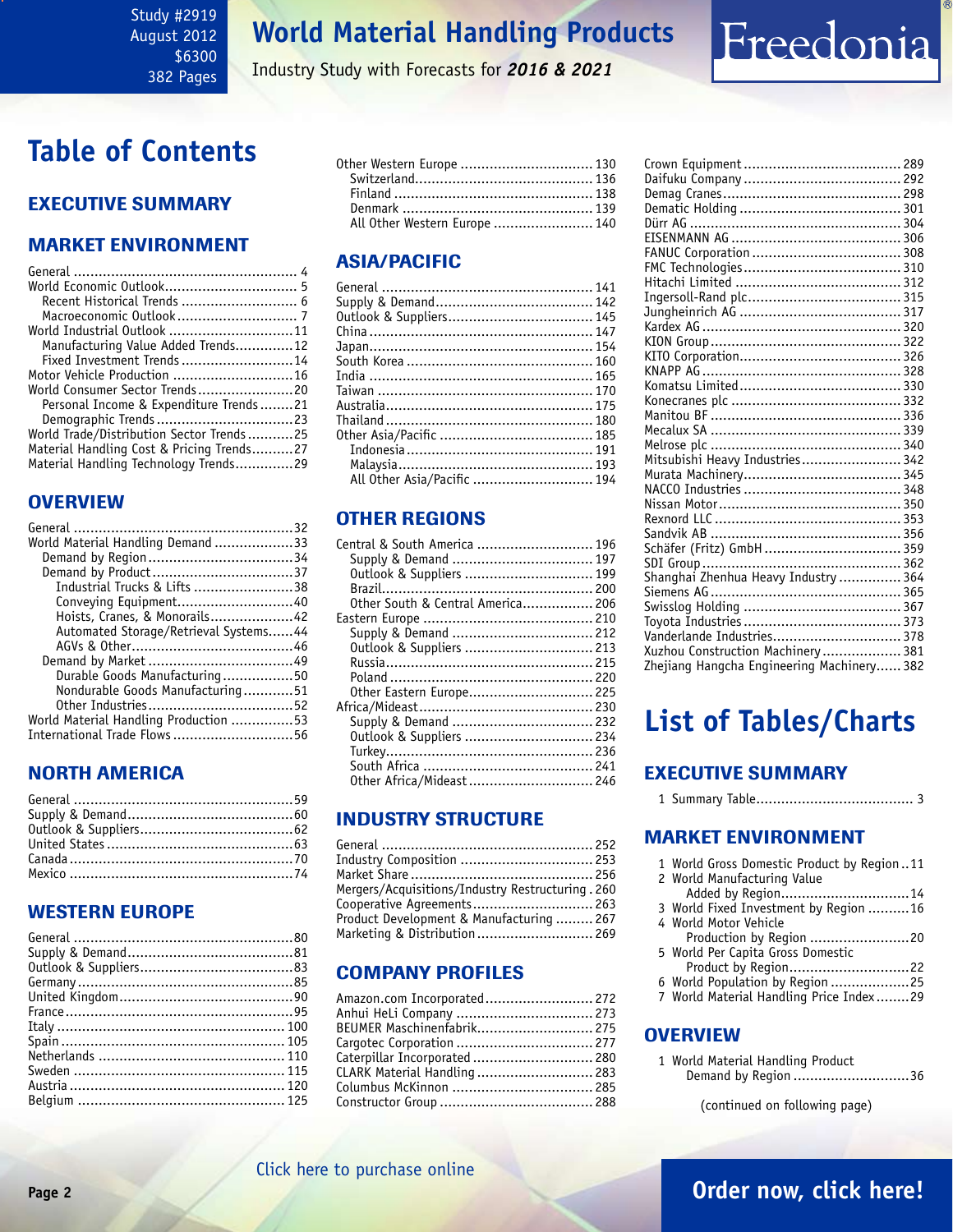#### <span id="page-2-0"></span>Study #2919 August 2012 \$6300 382 Pages

# **World Material Handling Products**

Industry Study with Forecasts for *2016 & 2021*

# **List of Tables/Charts**

#### (continued from previous page)

| Cht World Material Handling Demand    |  |
|---------------------------------------|--|
| by Region, 2011 37                    |  |
| 2 World Material Handling             |  |
| Demand by Product 38                  |  |
| 3 World Industrial Truck & Lift       |  |
| Demand by Region 40                   |  |
| 4 World Conveying Equipment           |  |
| Demand by Region 42                   |  |
| 5 World Hoist, Crane, & Monorail      |  |
| Demand by Region 44                   |  |
| 6 World Automated Storage/Retrieval   |  |
| System Demand by Region46             |  |
| 7 World AGVs & Other Product          |  |
| Demand by Region 49                   |  |
| 8 World Material Handling             |  |
| Demand by Market 50                   |  |
| 9 World Material Handling             |  |
| Shipments by Region55                 |  |
| Cht World Material Handling Equipment |  |
| Shipments by Region, 201156           |  |
| 10 World Material Handling            |  |
| Net Exports by Region 58              |  |
|                                       |  |

### NORTH AMERICA

| 1 North America: Material Handling                               |  |
|------------------------------------------------------------------|--|
| 2 North America: Material Handling                               |  |
| 3 United States: Material Handling                               |  |
|                                                                  |  |
| 4 United States: Material Handling<br>Demand by Type & Market 69 |  |
| 5 Canada: Material Handling                                      |  |
|                                                                  |  |
| 6 Canada: Material Handling Demand<br>by Type & Market74         |  |
| 7 Mexico: Material Handling                                      |  |
| 8 Mexico: Material Handling                                      |  |
|                                                                  |  |
|                                                                  |  |

### WESTERN EUROPE

| 1 Western Europe: Material Handling |  |
|-------------------------------------|--|
| Supply & Demand83                   |  |
| 2 Western Europe: Material Handling |  |
| Demand by Type & Market 85          |  |
| 3 Germany: Material Handling        |  |
| Supply & Demand88                   |  |
| 4 Germany: Material Handling        |  |
| Demand by Type & Market 90          |  |
| 5 United Kingdom: Material Handling |  |
| Supply & Demand93                   |  |
| 6 United Kingdom: Material Handling |  |
| Demand by Type & Market 95          |  |
| 7 France: Material Handling         |  |
|                                     |  |
| 8 France: Material Handling         |  |
| Demand by Type & Market  100        |  |

| 9 Italy: Material Handling                                  |
|-------------------------------------------------------------|
| Supply & Demand 103                                         |
| 10 Italy: Material Handling Demand                          |
| by Type & Market 105                                        |
| 11 Spain: Material Handling                                 |
| Supply & Demand 108<br>12 Spain: Material Handling Demand   |
| by Type & Market 110                                        |
| 13 Netherlands: Material Handling                           |
| Supply & Demand 113                                         |
| 14 Netherlands: Material Handling                           |
| Demand by Type & Market  115                                |
| 15 Sweden: Material Handling                                |
| Supply & Demand 118<br>16 Sweden: Material Handling Demand  |
| by Type & Market 120                                        |
| 17 Austria: Material Handling                               |
| Supply & Demand 123                                         |
| 18 Austria: Material Handling                               |
| Demand by Type & Market  125                                |
| 19 Belgium: Material Handling<br>Supply & Demand 128        |
| 20 Belgium: Material Handling                               |
| Demand by Type & Market  130                                |
| 21 Other Western Europe: Material                           |
| Handling Supply & Demand  133                               |
| 22 Other Western Europe: Material Handling                  |
| Demand by Type & Market  135                                |
| 23 Other Western Europe: Supply<br>& Demand by Country  136 |
|                                                             |
|                                                             |
| ASIA/PACIFIC                                                |

| 1 Asia/Pacific: Material Handling                                                   |  |
|-------------------------------------------------------------------------------------|--|
| Supply & Demand 145                                                                 |  |
| 2 Asia/Pacific: Material Handling                                                   |  |
| Demand by Type & Market  147                                                        |  |
| 3 China: Material Handling                                                          |  |
| Supply & Demand 151                                                                 |  |
| 4 China: Material Handling Demand                                                   |  |
| by Type & Market 154                                                                |  |
| 5 Japan: Material Handling                                                          |  |
| Supply & Demand 158                                                                 |  |
| 6 Japan: Material Handling Demand                                                   |  |
| by Type & Market 160                                                                |  |
| 7 South Korea: Material Handling                                                    |  |
| Supply & Demand 163                                                                 |  |
| 8 South Korea: Material Handling                                                    |  |
| Demand by Type & Market  165                                                        |  |
| 9 India: Material Handling                                                          |  |
| Supply & Demand 168                                                                 |  |
| 10 India: Material Handling Demand                                                  |  |
| by Type & Market 170                                                                |  |
| 11 Taiwan: Material Handling                                                        |  |
| Supply & Demand 173                                                                 |  |
| 12 Taiwan: Material Handling                                                        |  |
| Demand by Type & Market  175                                                        |  |
| 13 Australia: Material Handling<br>straua: Material Handling<br>Supply & Demand 178 |  |
|                                                                                     |  |
| 14 Australia: Material Handling                                                     |  |
| Demand by Type & Market  180                                                        |  |
| 15 Thailand: Material Handling                                                      |  |
| Supply & Demand 183                                                                 |  |
| 16 Thailand: Material Handling<br>Demand by Type & Market  185                      |  |
|                                                                                     |  |

| 17 Other Asia/Pacific: Material          |  |
|------------------------------------------|--|
| Handling Supply & Demand  188            |  |
| 18 Other Asia/Pacific: Material Handling |  |
| Demand by Type & Market  190             |  |
| 19 Other Asia/Pacific: Supply            |  |
| & Demand by Country  191                 |  |
|                                          |  |

Freedonia

#### OTHER REGIONS

|    | 1 Central & South America: Material<br>Handling Supply & Demand  198           |
|----|--------------------------------------------------------------------------------|
| 2  | Central & South America: Material                                              |
| 3  | Handling Demand by Type & Market 200<br>Brazil: Material Handling              |
| 4  | Brazil: Material Handling Demand                                               |
|    | by Type & Market 205                                                           |
| 5  | Other Central & South America: Material<br>Handling Supply & Demand  208       |
| 6  | Other Central & South America: Material<br>Handling Demand by Type & Market210 |
| 7  | Eastern Europe: Material Handling                                              |
| 8  | Supply & Demand 213<br>Eastern Europe: Material Handling                       |
| 9  | Demand by Type & Market  215<br>Russia: Material Handling                      |
| 10 | Supply & Demand 218<br>Russia: Material Handling Demand                        |
|    | by Type & Market 220                                                           |
| 11 | Poland: Material Handling<br>Supply & Demand 223                               |
| 12 | Poland: Material Handling Demand<br>by Type & Market 225                       |
| 13 | Other Eastern Europe: Material                                                 |
| 14 | Handling Supply & Demand  228<br>Other Eastern Europe: Material Handling       |
| 15 | Demand by Type & Market  230<br>Africa/Mideast: Material Handling              |
| 16 | Supply & Demand 234<br>Africa/Mideast: Material Handling                       |
|    | Demand by Type & Market  236                                                   |
| 17 | Turkey: Material Handling<br>Supply & Demand 239                               |
| 18 | Turkey: Material Handling Demand<br>by Type & Market 241                       |
| 19 | South Africa: Material Handling<br>Supply & Demand 244                         |
| 20 | South Africa: Material Handling<br>Demand by Type & Market  246                |
| 21 | Other Africa/Mideast: Material Handling                                        |
| 22 | Supply & Demand 249<br>Other Africa/Mideast: Material Handling                 |
|    | Demand by Type & Market  251                                                   |

## INDUSTRY STRUCTURE

| 1 World Material Handling Sales            |  |
|--------------------------------------------|--|
| by Company, 2011 254                       |  |
| Cht World Material Handling                |  |
| Market Share, 2011  256                    |  |
| 2 Selected Acquisitions & Divestitures 262 |  |
| 3 Selected Cooperative Agreements 266      |  |
|                                            |  |

## [Click here to purchase online](http://www.freedoniagroup.com/DocumentDetails.aspx?Referrerid=FM-Bro&StudyID=2919)

# **Page 3 [Order now, click here!](#page-6-0)**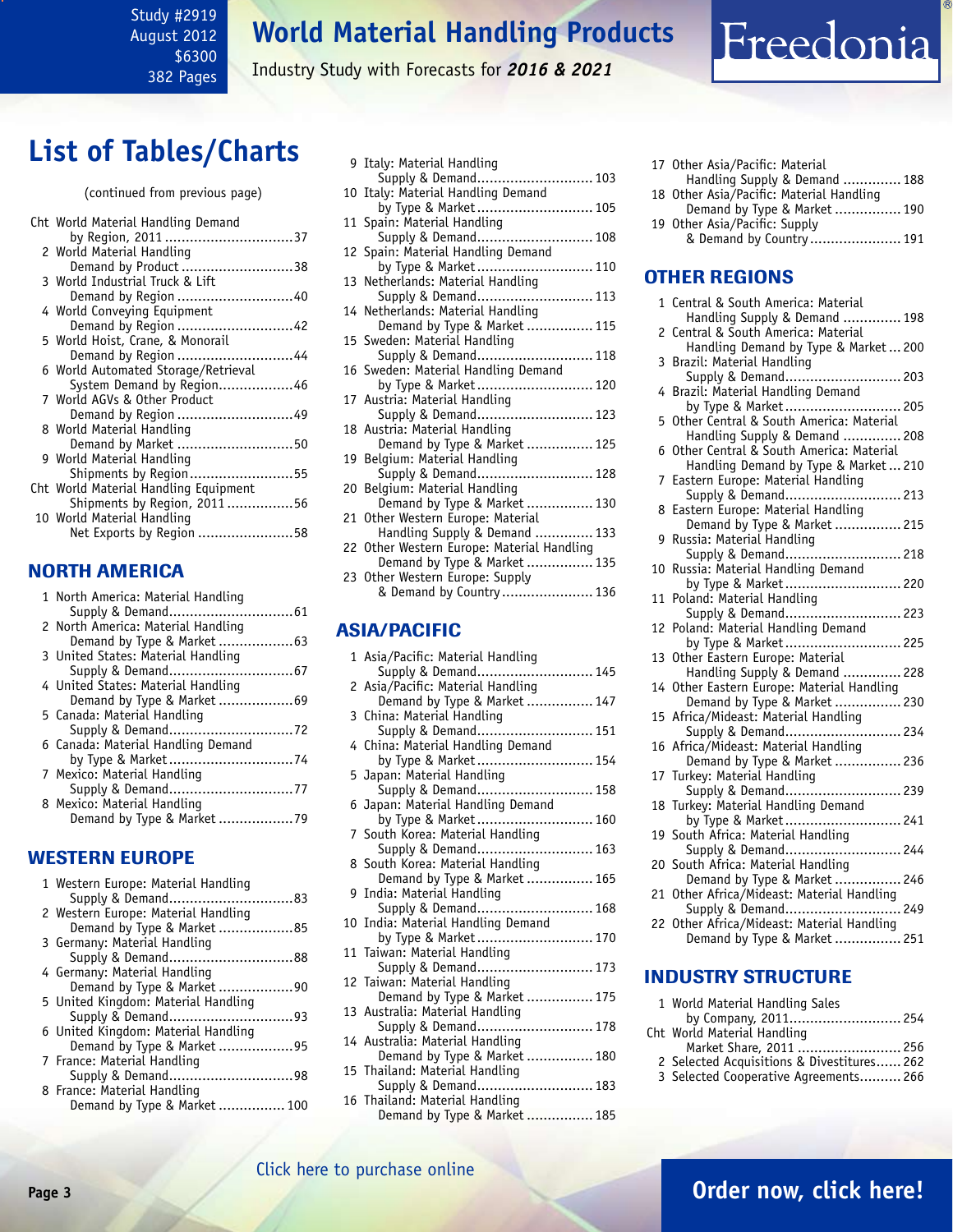# **World Material Handling Products**

<span id="page-3-0"></span>Study #2919 August 2012 \$6300 382 Pages

Industry Study with Forecasts for *2016 & 2021*

*The growth of automated systems, coupled with strong national markets for these products in countries such as China and India, will raise global demand for material handling products.*

# **Global demand to rise 4% annually through 2016**

Global demand for material handling products is forecast to climb 4.0 percent annually through 2016 to \$123.6 billion. Energy efficient products, such as electric lift trucks, will see solid gains as end users seek to reduce costs. The rising importance of e-commerce will also fuel demand for automated equipment, as business is conducted more often in large, lightly-staffed warehouses.

# **Markets in India and China to see fastest gains**

Among national markets, India and China will see the fastest gains, in large part because of rising manufacturing output, which will spur demand for equipment to facilitate distribution and production. West European markets include many of the most intensive users of material handling equipment in the world, because manufacturers in the region have long been among the leaders in adopting automated equipment as a response to high domestic labor costs. The US market, which accounted for 22 percent of global sales in 2011, is expected to remain the top consumer through 2016. After a period of sluggish gains between 2006 and 2011, demand in the US will perform better through 2016, bolstered by improved manufacturing conditions, especially in the motor vehicle industry.

# **US to remain largest global producer, followed by China**

The US, China, Germany, and Japan



possess the largest national material handling equipment industries in the world. Despite posting sluggish growth between 2006 and 2011, the US remains the largest global producer of material handling products and is expected to see stronger output increases through 2016 as domestic market conditions improve. China possesses the second biggest material handling equipment industry and is the largest net exporter of these products. Chinese output has grown well above the global average in recent years, fueled by robust gains in local demand. Although neighboring Asian countries offer lower labor costs than China, the country continues to benefit from foreign investment in local facilities. Germany and Japan possess sizeable trade surpluses in these products, reflecting their large manufacturing sectors

# **AGVs, automated storage and retrieval systems to see strongest growth**

Freedonia

Automated storage and retrieval systems and automated guided vehicles (AGVs) will post the best growth of any product type through 2016. Strong gains in automated equipment demand will reflect a shift in manufacturers' preference toward products that can enhance productivity and are amenable to integration into larger-scale factory automation and automated warehouse-type environments. Sales of more conventional material handling products -- including industrial trucks and lifts, hoists, cranes, and conveyors, -- will see solid gains as well, benefiting from improved economic conditions in developed countries.

Copyright 2012 The Freedonia Group, Inc.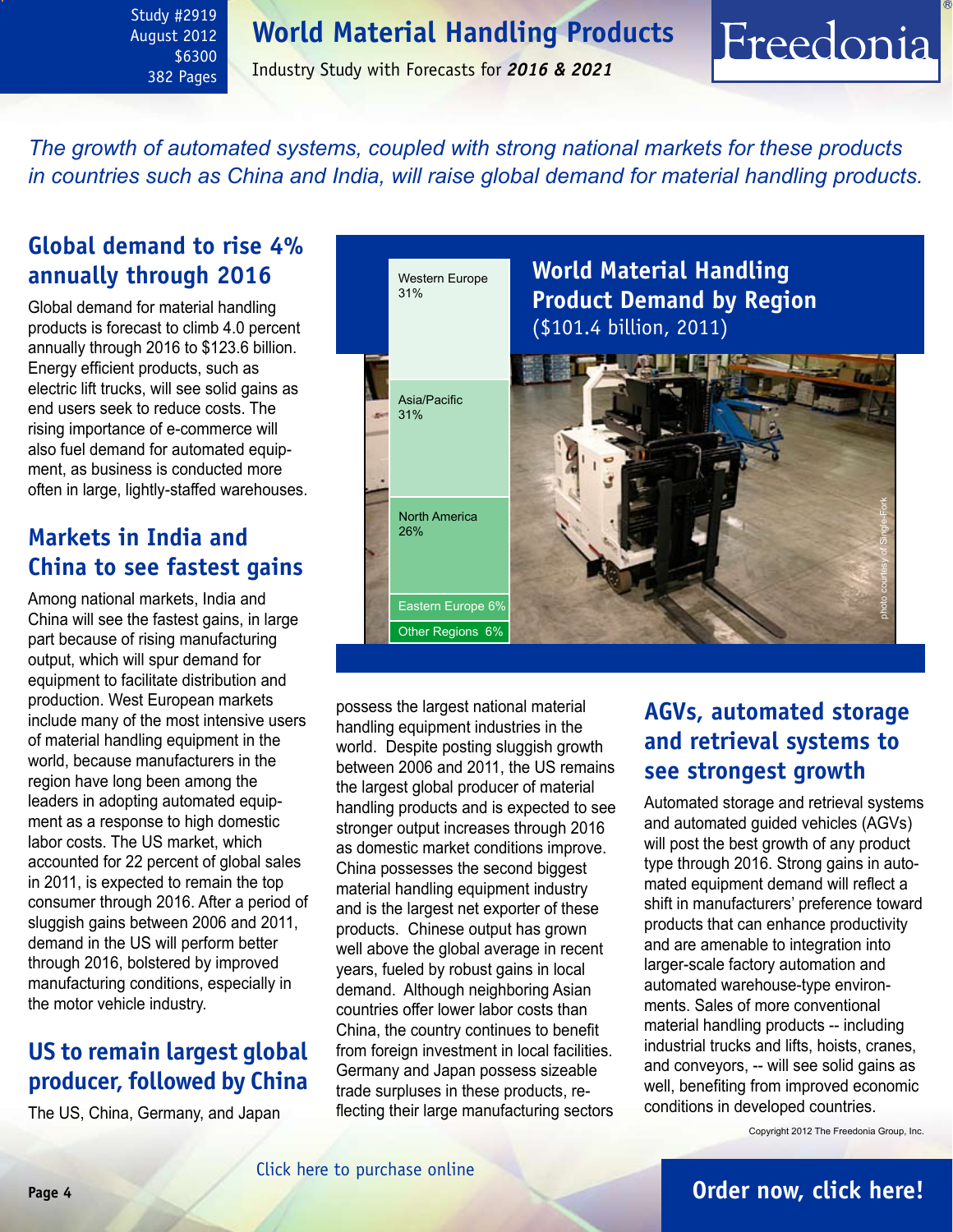**World Material Handling Products**

August 2012 \$6300 382 Pages

Study #2919

Industry Study with Forecasts for *2016 & 2021*

<span id="page-4-0"></span>

# **Page 5 [Order now, click here!](#page-6-0)**

Freedonia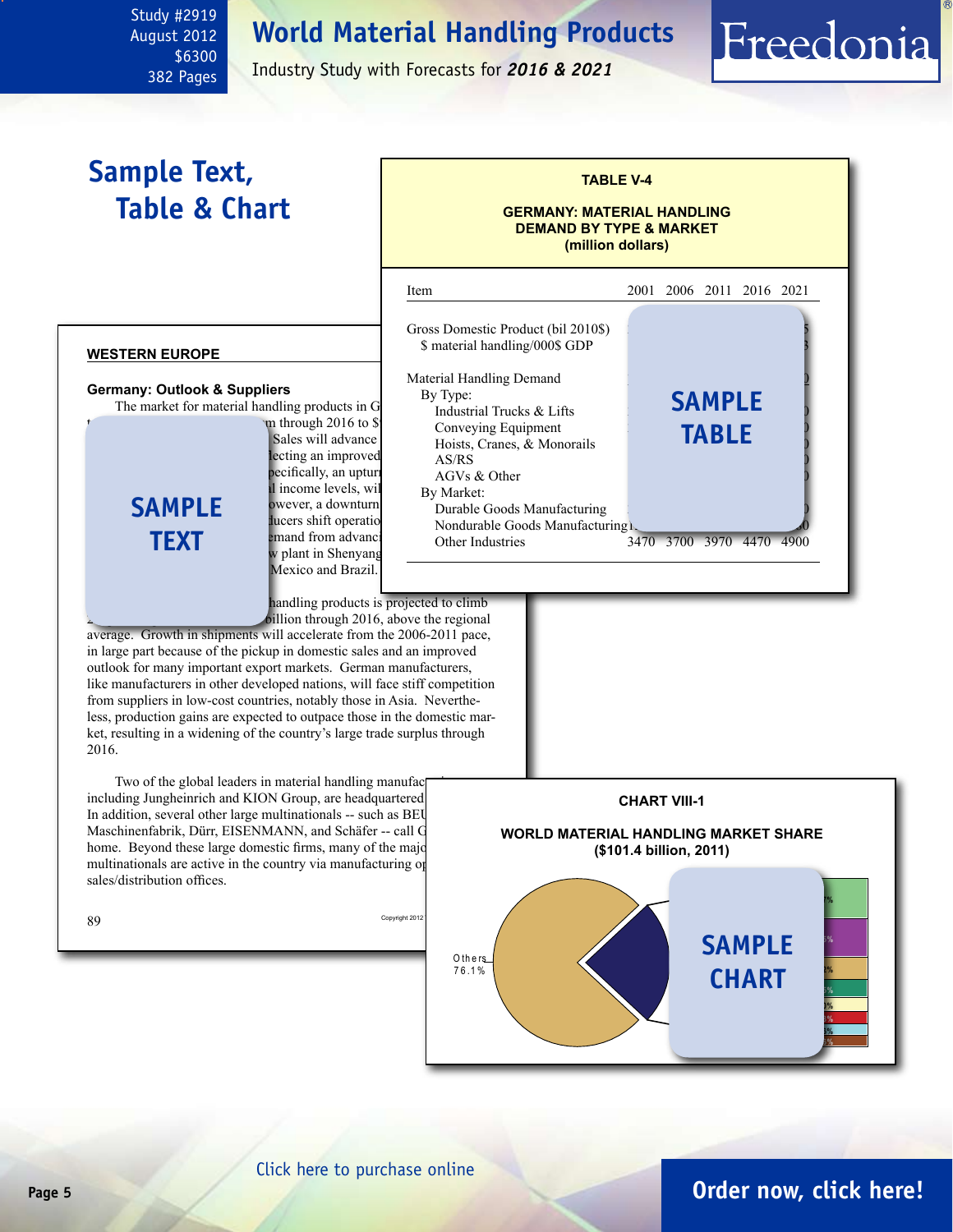# **World Material Handling Products**

<span id="page-5-0"></span>Study #2919 August 2012 \$6300 382 Pages

Industry Study with Forecasts for *2016 & 2021*

# **Sample Profile, Table & Forecast**

# **TABLE V-3 GERMANY: MATERIAL HANDLING SUPPLY & DEMAND** l Item 2001 2006 2011 2016 2021 Population (million persons). \$ GDP/capita Gross Domestic Product (bil 2010\$) % GFI 18.7 18.0 18.0 17.8 17.0 Gross Fixed Investment (bil 2010\$)  $$ material handling/000$ GFI.$ Manufacturing Value Added (bil 2010\$) \$ material handling/000\$ MVA12.1 Material Handling Product Demand (n) net exports Mtl Handling Prod Shipments (mil \$) 1 **sample table**

#### **COMPANY PROFILES**

**Melrose plc** Precision House Arden Road Alcester B49 6HN United Kingdom 44-17-8976 http://www

Revenues:<br>Geograph Employm

# America 4 **PROFILE** Countries 7% **sample**

rope 42%, North

Key Products: transfer of the state results: transfer of the state results, however, however, the state results, however, and the state results of the state results. The state results in the state results of the state resu

Melrose is an international engineering group that designs, develops and manufactures various specialty components. The Company operates in three segments: Energy, Lifting, and Other Industrial.

The Company competes in the world material handling equipment industry via the Lifting segment, which had revenues of \$777 million and employed 3,080 in 2011. Among other goods, the segment produces a wide range of lifting products. These items are sold primarily in the US and Europe.

The Lifting segment's operations include those of Acco Material Handling Solutions (York, Pennsylvania), a wholly owned subsidiary that manufactures and sells such lifting products as trolleys, stackers, cranes, hoists, mechanical grabs, and lifters. Among the company's trolleys and hoists are HEAVY-RATED models. Acco Material Handling also makes ACCOLIFT electric chain and hand chain hoists; WRIGHT WAY electric chain hoists; WRIGHT hand-operated hoists;

 $340$  Copyright 2012 The Freedonia Group, Inc.

"In 2011, German material handling industry output totaled \$11.9 billion, representing the largest West European industry and the third biggest in the world, behind only the US and China. Between 2006 and 2011, industry output advanced at a modest 1.4 percent annual rate but nevertheless outpaced the regional average during that span. Growth in recent years has been restrained by competition from suppliers in low-cost foreign countries. However, the industry has nevertheless been able to register gains, in large part because of ..." --Section V, pg. 87

Freedonia

# **Page 6 [Order now, click here!](#page-6-0)**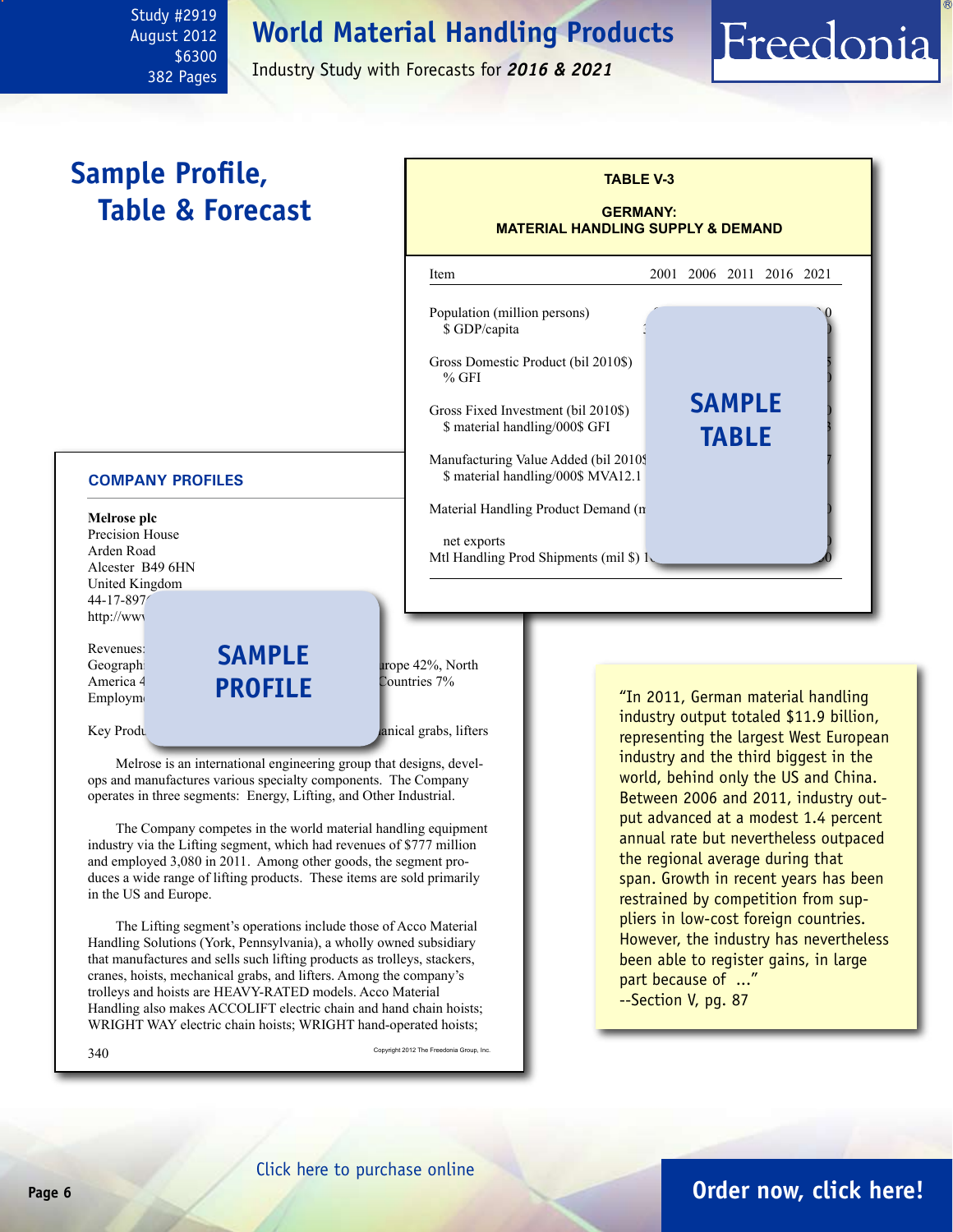# <span id="page-6-0"></span>**ORDER INFORMATION**

**Five Convenient Ways to Order**

INDUSTRY MARKET RESEARCH FOR BUSINESS LEADERS, STRATEGISTS, DECISION MAKERS

# Freedonia

**ONLINE: [www.freedoniagroup.com](http://www.freedoniagroup.com/DocumentDetails.aspx?Referrerid=FM-Bro&StudyID=2919)**

**MAIL: Print out and complete the order form and send to The Freedonia Group (see address at the bottom of this form)**

**PHONE: Call toll free, 800.927.5900 (US) or +1 440.684.9600**

**FAX: +1 440.646.0484 (US)**

**EMAIL: [info@freedoniagroup.com](mailto:info@freedoniagroup.com)**

#### **Free Handling & Shipping**

**There is NO charge for handling or UPS shipping in the US. Expect delivery in 3 to 5 business days. Outside the US, Freedonia provides free airmail service. Express delivery is available at cost.**

#### **Orders Outside of the US**

**Checks must be made payable in US funds, drawn against a US bank and mailed directly to The Freedonia Group. For wire transfers please contact our customer service department at info@ freedoniagroup.com. Credit cards accepted.**

#### **Credit Card Orders**

**For convenience, Freedonia accepts American Express, MasterCard or Visa. Credit card purchases must include account number, expiration date and authorized signature.**

#### **Save 15%**

**If you order three (3) different titles at the same time, you can receive a 15% discount. If your order is accompanied by a check or wire transfer, you may take a 5% cash discount (discounts do not apply to Corporate Use Licenses).**

#### **Corporate Use License**

**Now every decision maker in your organization can act on the key intelligence found in all Freedonia studies. For an additional \$2600, companies receive unlimited use of an electronic version (PDF) of the study. Place it on your intranet, e-mail it to coworkers around the world, or print it as many times as you like,** 

[Click here to learn more about](http://www.freedoniagroup.com/pdf/FreedoniaCULBro.pdf)  [the Corporate Use License](http://www.freedoniagroup.com/pdf/FreedoniaCULBro.pdf)

| <b>ORDER FORM</b><br><b>F</b> WEB.2919                                                                                                                                                                                         |                                                                                                                                                                                                                                      |
|--------------------------------------------------------------------------------------------------------------------------------------------------------------------------------------------------------------------------------|--------------------------------------------------------------------------------------------------------------------------------------------------------------------------------------------------------------------------------------|
|                                                                                                                                                                                                                                |                                                                                                                                                                                                                                      |
| World Material Handling Products \$6300                                                                                                                                                                                        |                                                                                                                                                                                                                                      |
| $+$ \$2600<br>Corporate Use License (add to study price) *                                                                                                                                                                     | Company <u>experience</u> and the company of the company of the company of the company of the company of the company of the company of the company of the company of the company of the company of the company of the company of th  |
| Additional Print Copies @ \$600 each *<br>Total (including selected option) \$                                                                                                                                                 |                                                                                                                                                                                                                                      |
| □ Enclosed is my check (5% discount) drawn on a US bank and payable to<br>The Freedonia Group, Inc., in US funds (Ohio residents add 7.75% sales tax)                                                                          | Street  No PO Box please)<br>No PO Box please                                                                                                                                                                                        |
| □ Bill my company □ American Express □ MasterCard □ Visa                                                                                                                                                                       |                                                                                                                                                                                                                                      |
| MМ<br>YY                                                                                                                                                                                                                       |                                                                                                                                                                                                                                      |
| Credit Card #<br><b>Expiration Date</b>                                                                                                                                                                                        |                                                                                                                                                                                                                                      |
| Signature experience and the state of the state of the state of the state of the state of the state of the state of the state of the state of the state of the state of the state of the state of the state of the state of th | <b>Email Advisor Contract Contract Contract Contract Contract Contract Contract Contract Contract Contract Contract Contract Contract Contract Contract Contract Contract Contract Contract Contract Contract Contract Contract </b> |

**\* Please check appropriate option and sign below to order an electronic version of the study.**

#### **Corporate Use License Agreement**

**The above captioned study may be stored on the company's intranet or shared directory, available to company employees. Copies of the study may be made, but the undersigned represents that distribution of the study will be limited to employees of the company.**

#### **Individual Use License Agreement**

**The undersigned hereby represents that the above captioned study will be used by only \_\_\_ individual(s) who are employees of the company and that the study will not be loaded on a network for multiple users. In the event that usage of the study changes, the Company will promptly notify Freedonia of such change and will pay to Freedonia the appropriate fee based on Freedonia's standard fee schedule then in effect. Note: Entire company corporate use license, add \$2600; one additional user, add \$600; two additional users, add \$1200; three additional users, add \$1800.**

**Signature Signature**

**The Freedonia Group, Inc. 767 Beta Drive • Cleveland, OH • 44143-2326 • USA • [Web site: www.freedoniagroup.com](http://www.freedoniagroup.com/Home.aspx?ReferrerId=FM-Bro) Tel US: 800.927.5900 or +1 440.684.9600 • Fax: +1 440.646.0484 • [e-mail: info@freedoniagroup.com](mailto:info@freedoniagroup.com)**